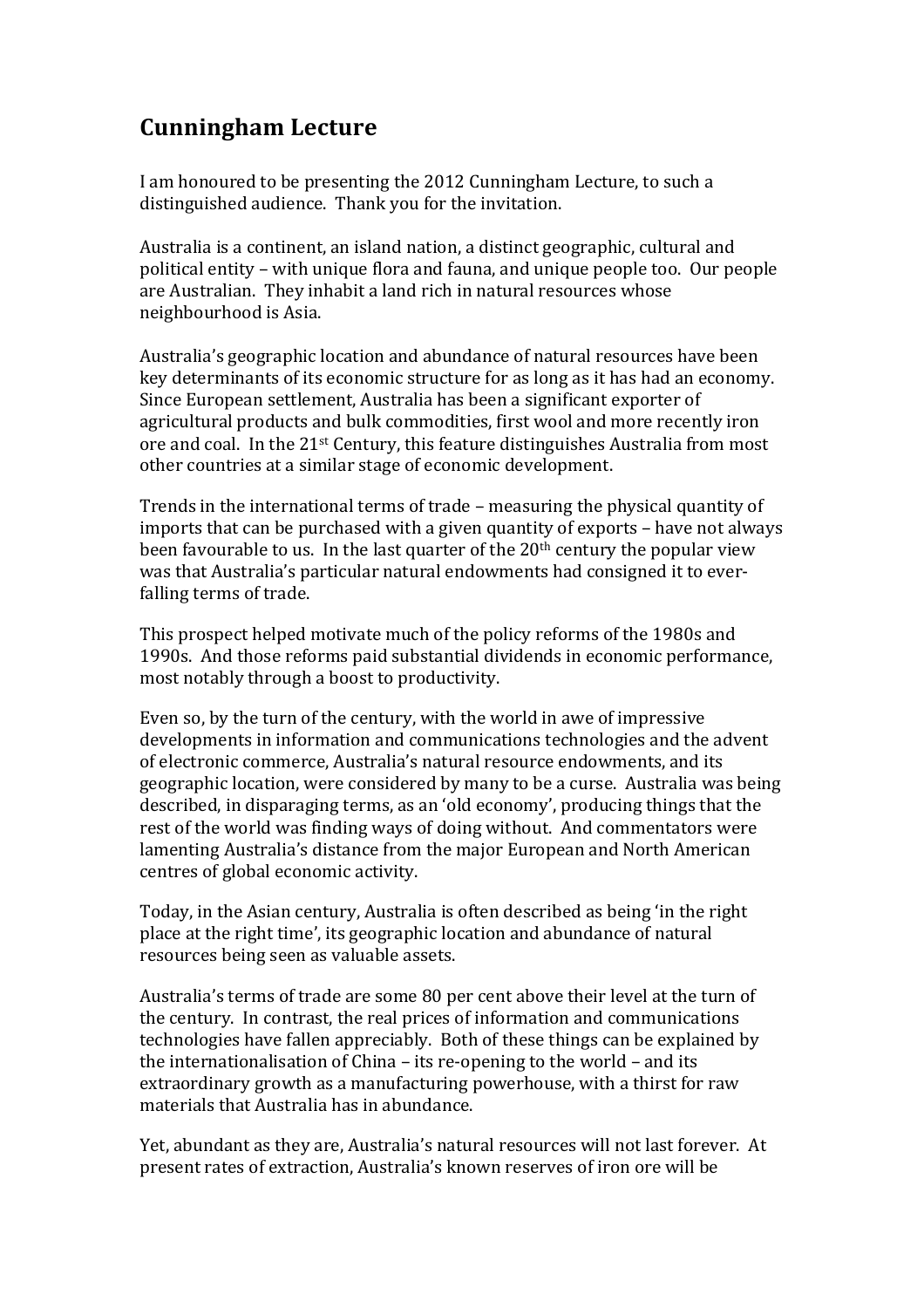exhausted within a human lifetime, and known reserves of black coal will be exhausted within a century. Today, these two products make up more than a third of Australia's total exports. As a whole, mining contributes about 60 per cent of Australia's total exports, and at present rates of extraction those exports will last, on average, about 75 years.

Of course, there will be further discoveries of mineral deposits in Australia. And rates of extraction could fall as other producers expand capacity and importing countries transform their economies in ways that reduce reliance on raw materials. But it is also possible that rates of extraction will increase, given that more than half the world's population has not yet experienced industrialisation.

Even if rates of extraction slow somewhat, it is not fanciful to imagine that before the end of this century, Australia will be importing many of the raw materials it is presently exporting in volume. And if that is not the case – that is, if it turns out that extraction slows at an appreciably faster rate – then there is a high probability that world commodity prices will also fall appreciably, even reverting to long-term trend decline.

In either event, Australians of the future will identify this generation as that which extracted unparalleled monetary reward from the continent's natural resources; a monetisation of non-renewable resources unmatched in any previous generation, and unlikely to be matched in any that follows. Those future generations – our children's children – will have reason to examine whether we made the most of a mining boom that we knew could not last forever. In this way they set a test for this generation.

Over the past twelve months, in leading the development of the Government's White Paper on Australia in the Asian Century, I found myself wondering, often, who would want to sit that test.

## Developing a white paper on Australia in the Asian century

In the past 28 years I have been involved in more policy development exercises than I can remember. But I do remember some things about some of them. I remember that most were shielded against external involvement. I remember too that stakeholder consultation, which typically came after the announcement of a policy position, was not generally a positive process; not for me, and not for those on the other side of the table.

The exercise that produced the white paper on *Australia in the Asian century* was very different. It was an open process. Members of a small group of officials who had been put together to manage the development of the white paper met, faceto-face, with hundreds of people in Australia, and dozens overseas. We received numerous written submissions; more than the number received for the defence white paper in 2009, despite that exercise running for a longer period of time, and more than the late 1990s Financial System Inquiry too. We engaged with people from business, state and territory governments, scientific and educational institutions, sporting organisations, cultural organisations and community groups. All were positive. All had constructive things to say. We listened,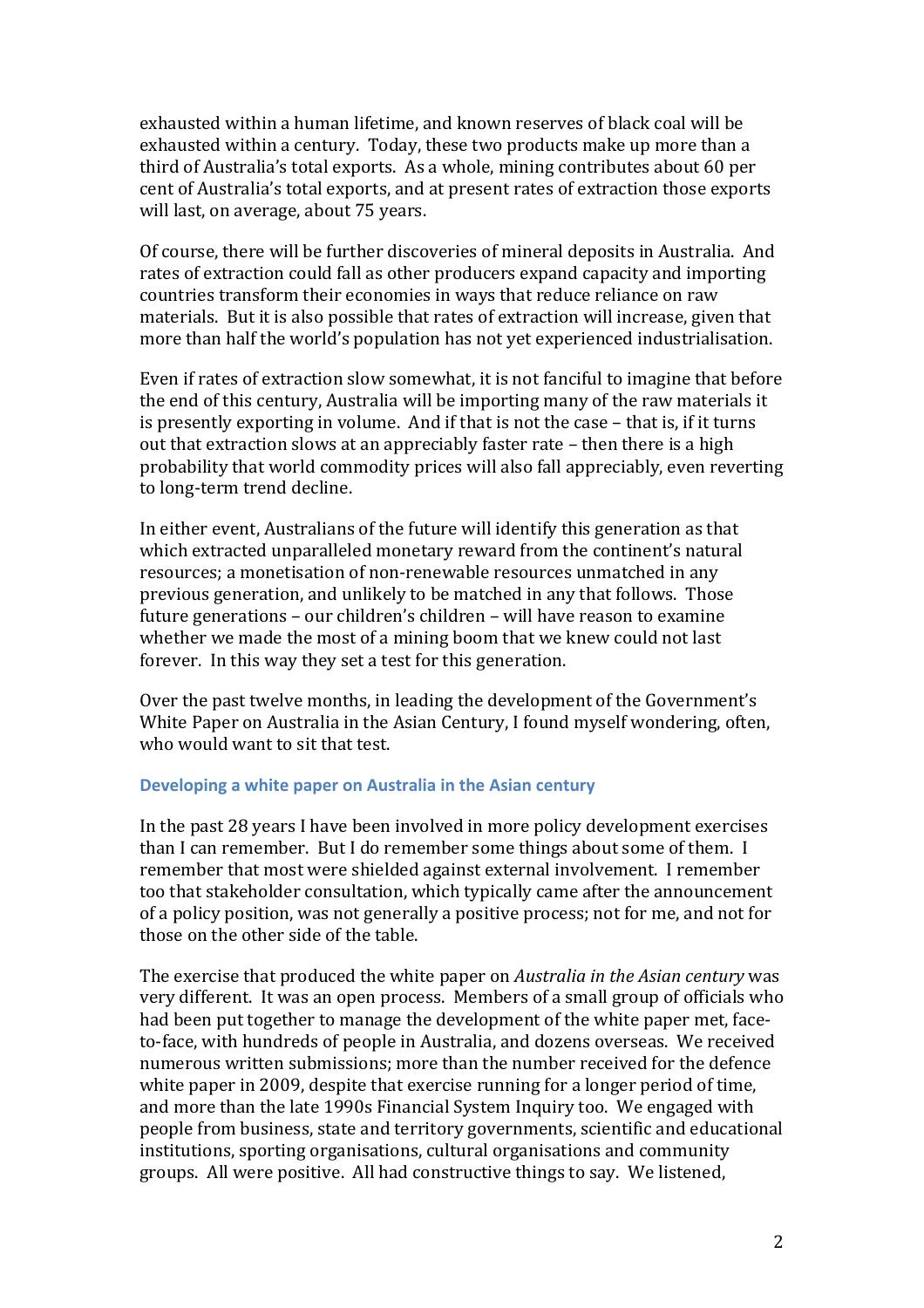assimilated, synthesised, and only then drafted white paper text. Most of what appears in the last five chapters of the White Paper is a synthesis of what we were told in these consultations.

Most of those with whom we engaged wanted to see us adopt a strategic approach to the issues identified in our terms of reference. They counselled us against developing a set of initiatives for immediate implementation, emphasising instead the need for a compelling narrative that starts with a vision for Australia's future in the Asian century. Many were highly critical of a lot of policy announcements of recent times; most of which they saw as ad hoc and reactive, lacking coherence. They were also, most of them, very critical of the intensely partisan nature of contemporary political discourse and media behaviour; something they considered to be undermining the development of rational approaches to many important policy issues. They considered that it would be a tragedy if this piece of work were to be affected in the same way.

#### **Present angst**

In the meantime, we are preoccupied with debates about the many consequences of an unusual mining boom – consequences of an intense competition for scarce domestic factors of production.

Some of the concerns might be exaggerated, but there is no doubting their power to capture the attention of the Australian media, to dominate political discourse, and to distort policy debate.

All of these matters should be discussed. But if this generation can't lift itself above them then we definitely will fail the test of future generations of Australians. What this generation needs is a compelling vision.

#### **Future vision: Australia in the Asian century**

Supported by the three 'external' members of the Advisory Panel established to guide the development of the White Paper, the small group of officials developed a vision of a future Australia in the Asian century. It is a vision of a prosperous and secure nation, with sustainably rising living standards and quality of life, that is integrated into our diverse region and open to the world; a nation whose people understand and, together with partners in the region, have the capabilities to deal confidently with the challenges of this Asian Century and to make the most of its extraordinary opportunities.

In our vision Australian businesses are deeply integrated into the economies of Asia, through trade and investment linkages and in partnership with regional businesses, employing people in Australia and from across the region, supplying global markets.

We see a highly skilled and educated, dynamic and optimistic Australian community that understands the region's diversity and builds enduring relationships with its people through tourism, education, science and research collaboration and cultural exchange.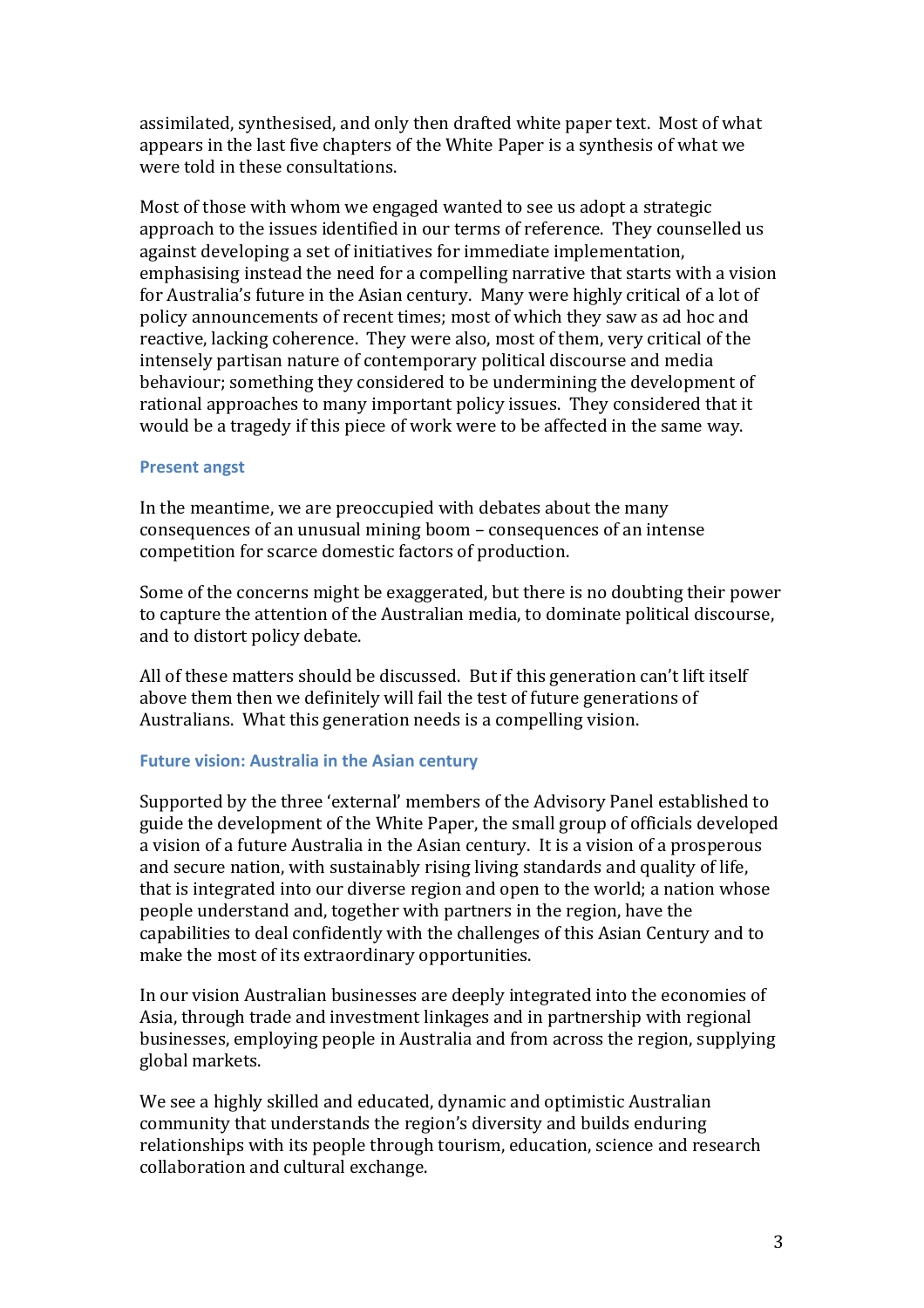And we see Australian governments, at all levels and in all parts of Australia, strengthening productive relationships in the region, based on consultation, collaboration and mutual respect.

#### **Core propositions**

Our vision emerged from a set of core propositions that provide the architecture for Australia's future in the Asian century. First, the rise of Asia is reshaping the world, and this reshaping has some way to run. Second, the regional developments that have been our focus are occurring against the backdrop of truly profound global challenges. Third, Australia is well placed, and is adapting to the rise of Asia, though the gap between our potential and our present reality is expanding rapidly. Fourth, regional economies are moving up the value chain, and this has implications for Australia. And fifth, our future is in our hands.

#### **The rise of Asia is reshaping the world**

Global growth has shifted strongly to our region over the past decade (**Figure**) **2.1:** Asia to become the centre of global economic activity); global power is now also shifting, with implications for international relations that are not vet settled.

The speed and reach of these changes are unprecedented. They have already changed the shape of the global economy. Yet they have a long way to run. Very likely, they will continue right through this century. No doubt, there will be economic cycles, but these will be around an upward sloping trend (**Chart 2.2:**) **Share of world output growth**).

Asian growth has been ignited by a new wave of economic liberalisation, internally generated. That growth, and the development of new technologies to facilitate communications and trade, has transformed domestic economies and global markets.

As Asian economies have grown, hundreds of millions of people have been lifted out of poverty, new businesses have emerged and others have been transformed, and governments and societies have modernised and become more outward looking.

In just the past twenty years, China and India have almost trebled their share of the global economy, and increased their absolute economic size six times over.

Indonesia's economy has been growing at around five per cent a year for the past decade, and its economy is now larger than Australia's in purchasing power parity terms.

Forty per cent of global economic activity now occurs in Asia. The White Paper reports projections that, by 2025, that will rise to almost one-half. One quarter of the globe's economic activity will occur in China. Asia will have four of the top ten biggest economies in the World: China first, India third, Japan fourth and Indonesia tenth.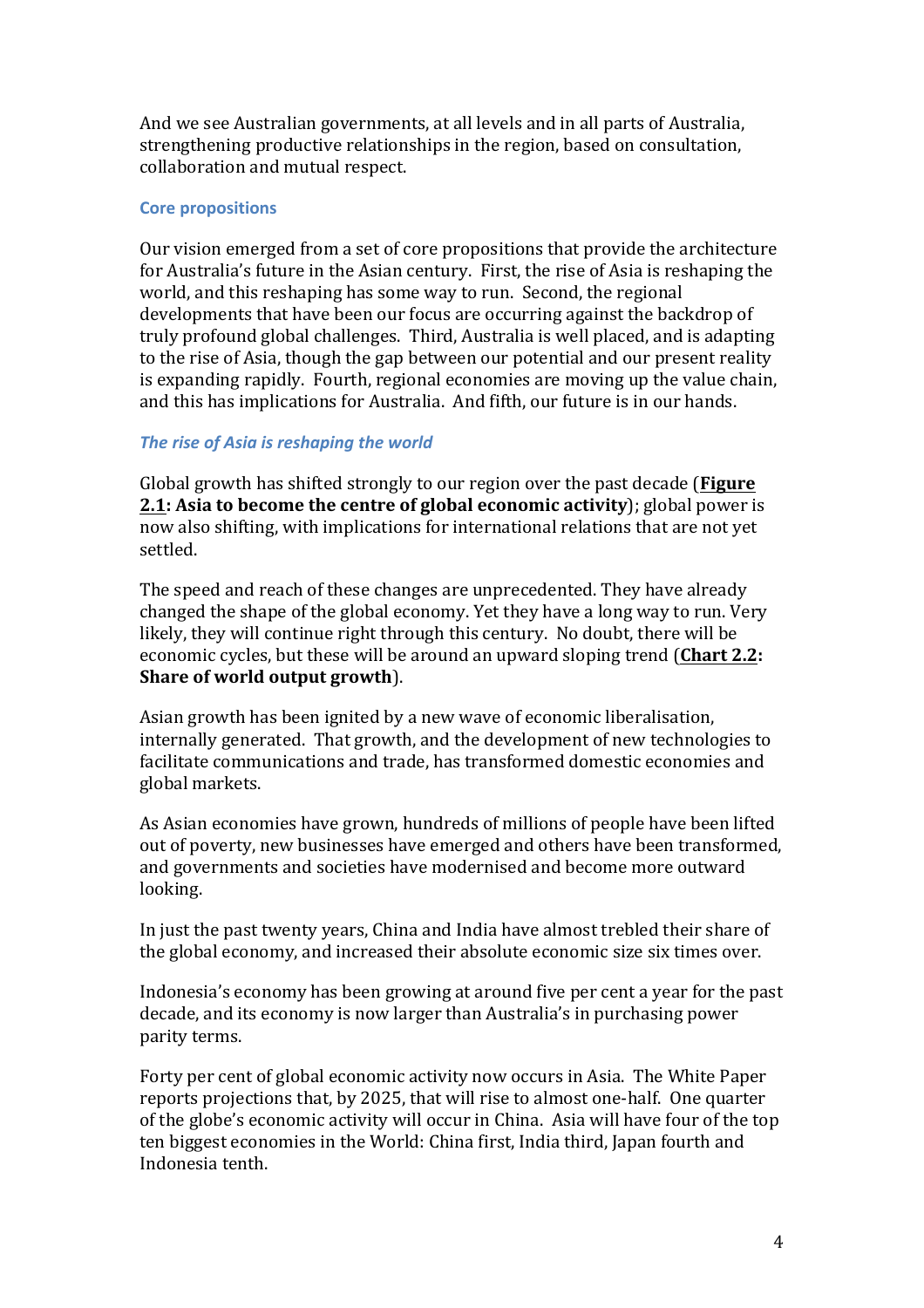Today there are about 500 million people in Asia who would be regarded as being 'middle class'. (Kharas and Gertz 2010). By 2020 that's expected to rise to 1.7 billion people, and by 2030 to more than 3 billion, with Asia then accounting for about 60 per cent of global middle class consumption.

# **Regional development is occurring against the back-drop of profound global** *challenges\$*

The global financial crisis has left a difficult legacy, with governments in the United Sates and Europe confronting weak public sector balance sheets and fragile macroeconomic and financial systems. Asian countries have a significant role to play in restoring the health of the global economy; contributing to global infrastructure efforts; strengthening global and regional financial architecture; reforming international financial institutions; and building a global financial safety net.

But there are other challenges, of longer duration, with both regional and global dimension.

Many countries, on all continents, are confronting challenges of water security, food security, energy security, climate security, broad-scale ecosystem destruction, national and transnational terrorism, and population aging. It is legitimate to describe these challenges to the sustainability of human activity in security terms. How these interrelated challenges are managed could have implications for political stability in a number of countries; military strategy in several; and profound implications for the relationship between humans, other animals, and broader ecosystems in all. The issues are complex, but not impossibly so.

#### **Water security**

Between 1960 and 2000 Asia's consumption of meat increased by 700 per cent. While one kilogram of rice takes a truly staggering 10,000 litres of water to produce, one kilogram of meat takes somewhere between 30,000 and 70,000 litres. It is not surprising that 80 per cent of Asia's freshwater is devoted to irrigation agriculture. And that is notwithstanding some formidable constraints: 50 of the 412 rivers in the Philippines are dead; more than 50 per cent of the water in China's Hai River Basin is 'non-usable'; all seven of the main rivers in West Java, supplying water to Jakarta, are heavily polluted; the Ganges and Yellow Rivers are so badly polluted that they cannot be use for agriculture along more than half their lengths.

## *Food security*

During a so-called 'green revolution' between 1961 and 2004, agricultural yields in Asia increased at an average annual rate of 2.8 per cent. This 'revolution' was no miracle. It relied on the adoption of higher-yielding crop varieties, the intensive use of fertilisers, and a massive expansion of irrigation activity.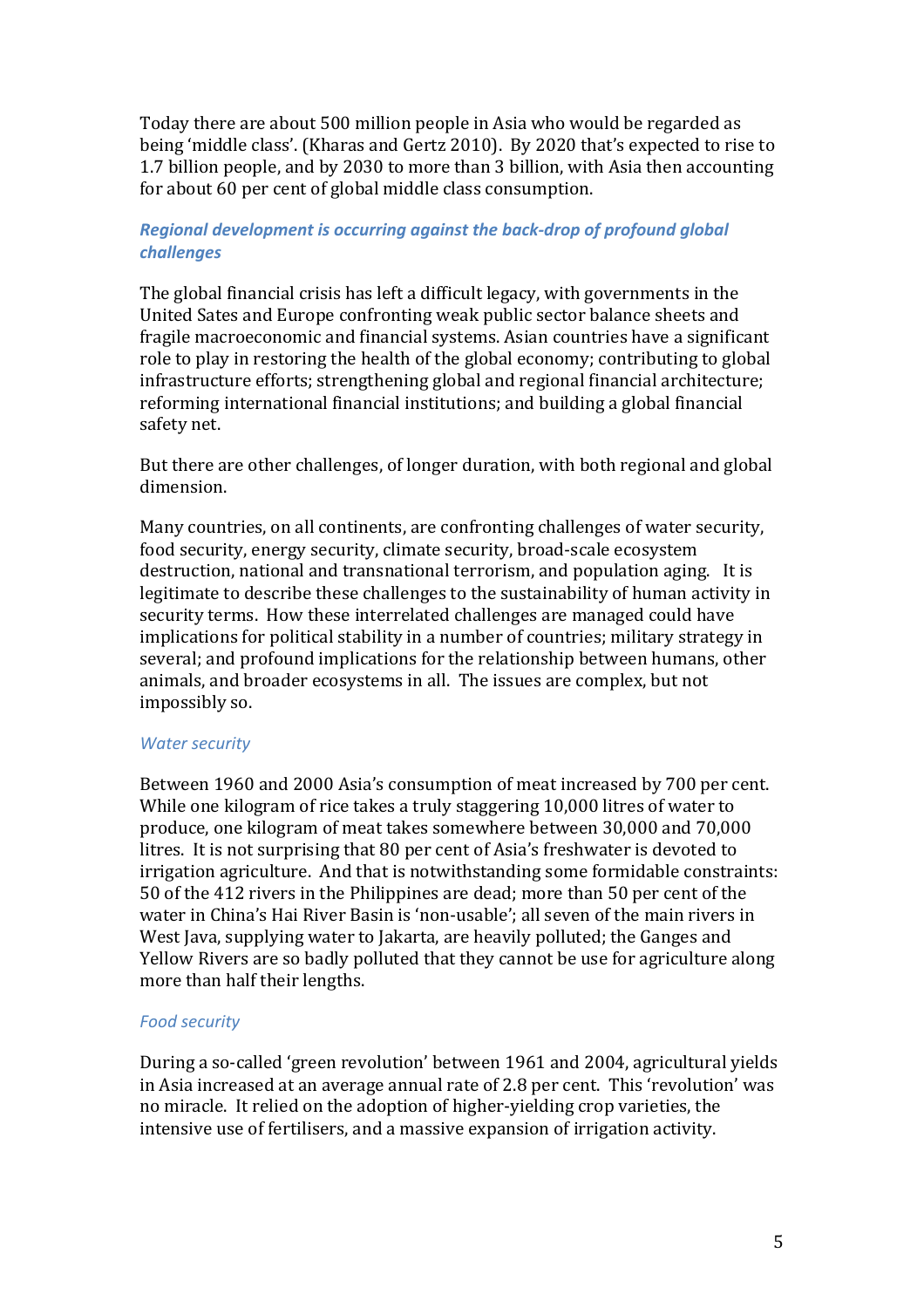In its reliance on water depletion, including of ground water aquifers, and in the considerable soil degradation it has caused, food security in the present has stolen something from the future. In China, for example, 25 per cent of the land mass is desert, and new desert is being created at the rate of 2,500 square kilometres a year. At that rate, between now and the end of the century, China" will create a new desert the size of the state of Victoria.

Between 1961 and 2007 the consumption of fish more than doubled in South East Asia and trebled in north Asia. The world's oceans have been exploited to their maximum potential. About one-third of global fish stocks have been overexploited; a further half are fully exploited.

Yet, on conservative estimates, global food demand is projected to increase by 70 per cent over the next four decades (**Chart C.1: Demand for food will grow**). Most of the increase in demand will be in Asia.

Satisfying that demand will be no easy mater. It will raise confronting issues for traditional farming methods, of course. And it will raise very significant animal welfare issues as well.

## *Energy security*

A typical 90 square metre apartment in China requires six tonnes of steel. That steel, in turn, requires three tonnes of coking coal and more than 10 tonnes of iron ore. And steel production requires a lot of energy. Between 1990 and 2009, energy consumption in Asia more than doubled, with the region's share of global energy consumption increasing from 25 per cent to 40 per cent. Fossil fuels account for 82 per cent of Asia's energy use; coal making up 47 per cent.

By 2035, China and India alone will consume 30 per cent of global energy production. China's consumption will be 70 per cent larger than that of the United States. Its coal use alone will be two-and-a-half times that of the entire OECD.

## *Climate security*

China currently accounts for 25 per cent of global greenhouse gas emissions. Asia as a whole produces 40 per cent. The region as a whole is acutely vulnerable to climate change. More than 10 million people in Asia, inhabiting the lower-lying parts of Bangladesh, China, India and Vietnam, are presently at risk of events causing life-threatening flooding. By the end of this century, that number will grow to something close to 100 million. Without adequate adaptation there will be significant economic, social and environmental costs throughout the region. Adaptation is also costly.

## *Human&security*

It is not uncommon for security analysts to 'nest' conventional, or 'hard', security issues among broader human security considerations. These human dimensions are not simply an 'add-on'. There are important causal links, not only among the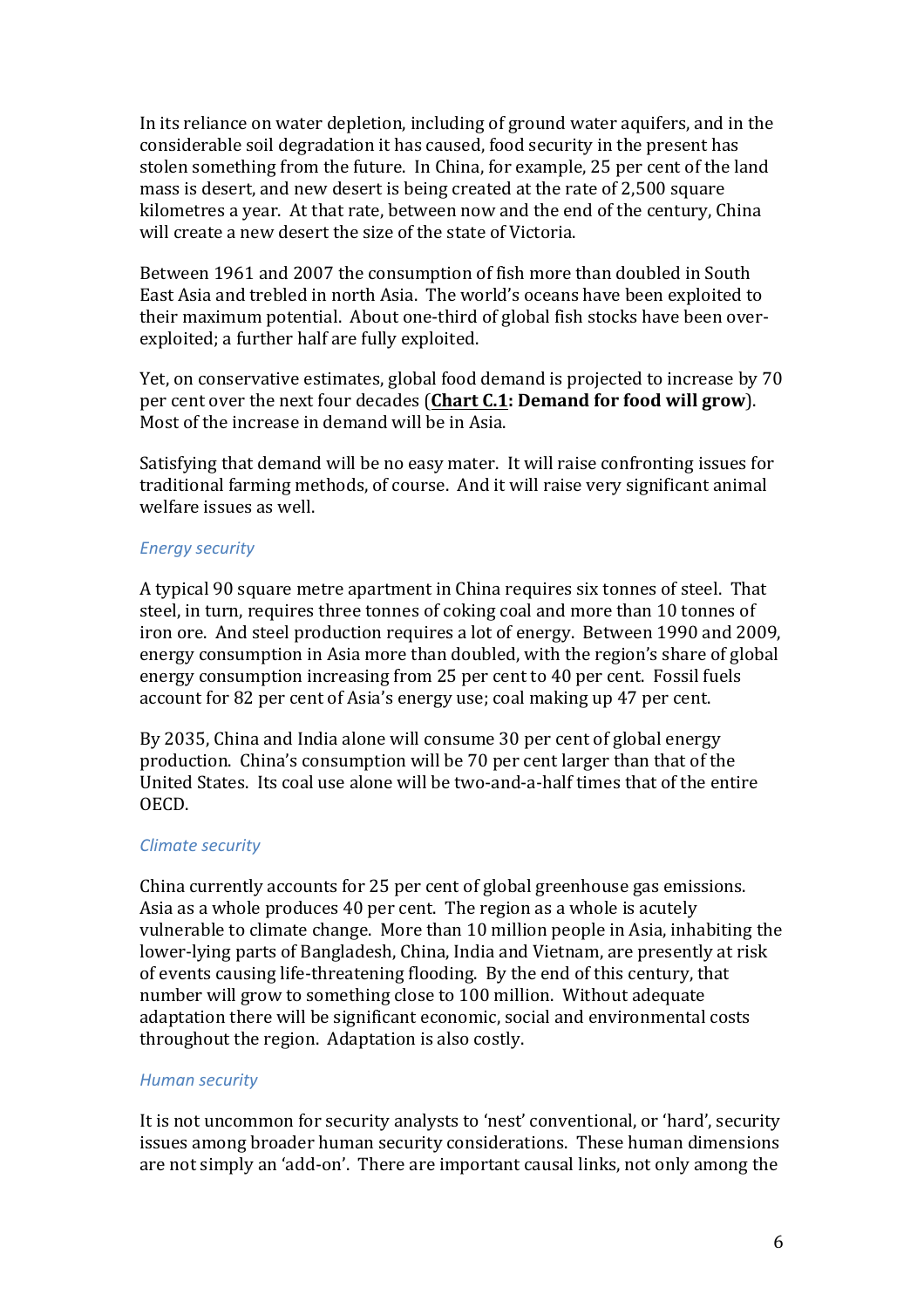various human dimensions, but also between these and conventional security concerns.

Much has been written about the regional security implications of China's reemergence. Some analysts have been concerned by the growth in China's military spending – a trebling in the past decade (**Chart 8.1: Regional defence**) **expenditure**). Of course, it should be remembered that the United States, with less than one-quarter of China's population, doubled its defence spending in the same period, currently spending about eight times what China is spending.

But there is a broader perspective here. The key regional security question raised by China's re-emergence is this: Will China be able to achieve water security, food security and energy security for its 1.3 billion people without threatening the peace and stability of the region?

China's security ambitions in these several dimensions are legitimate. Denying its 1.3 billion people an opportunity for development that we in the West have enjoyed is indefensible. Yet the world will not find it easy to satisfy China's legitimate ambition.

There is no case in human history of one country's industrialisation, on its own, threatening global sustainability. But China's industrialisation could do so, if not managed well (**Chart 1.6: Energy and metals consumption per person, selected countries**). Today, China has an average income per capita that is about one-fifth that of the United States. Its per capita energy consumption is about one-quarter. But, because of its population size, its total energy consumption is already slightly larger than that of the United States. Thus, if China's income per capita were to 'catch up' to where the United States is today, and if China's energy intensity were to mirror that of the United States, China" would be consuming more than four times what the United States is presently consuming. That would have global consequences, and not only for climate change.

There is a consensus, though not unanimity, that any attempt to 'contain' China" militarily would be stupid. Neither would it prove feasible if tested. But in thinking about regional security requirements there is a need to go beyond these rather obvious points.

Regional peace and stability has to be the responsibility of all countries in the region. All countries should be asking themselves how they can engage with China in ways that enhance China's prospects of achieving water, food and energy security without threatening regional peace and stability. Such engagement is unlikely to be a burden. To the contrary, there are significant commercial opportunities for Australian businesses, and research opportunities for our scientific and academic institutions, in partnering with others in China" and elsewhere in the region in projects to enhance the sustainability of economic activity. Opportunity exists in efforts to enhance energy efficiency and to develop new energy technologies, in projects to improve water efficiency, in soil restoration, in biodiversity conservation, and in environmentally sensitive urban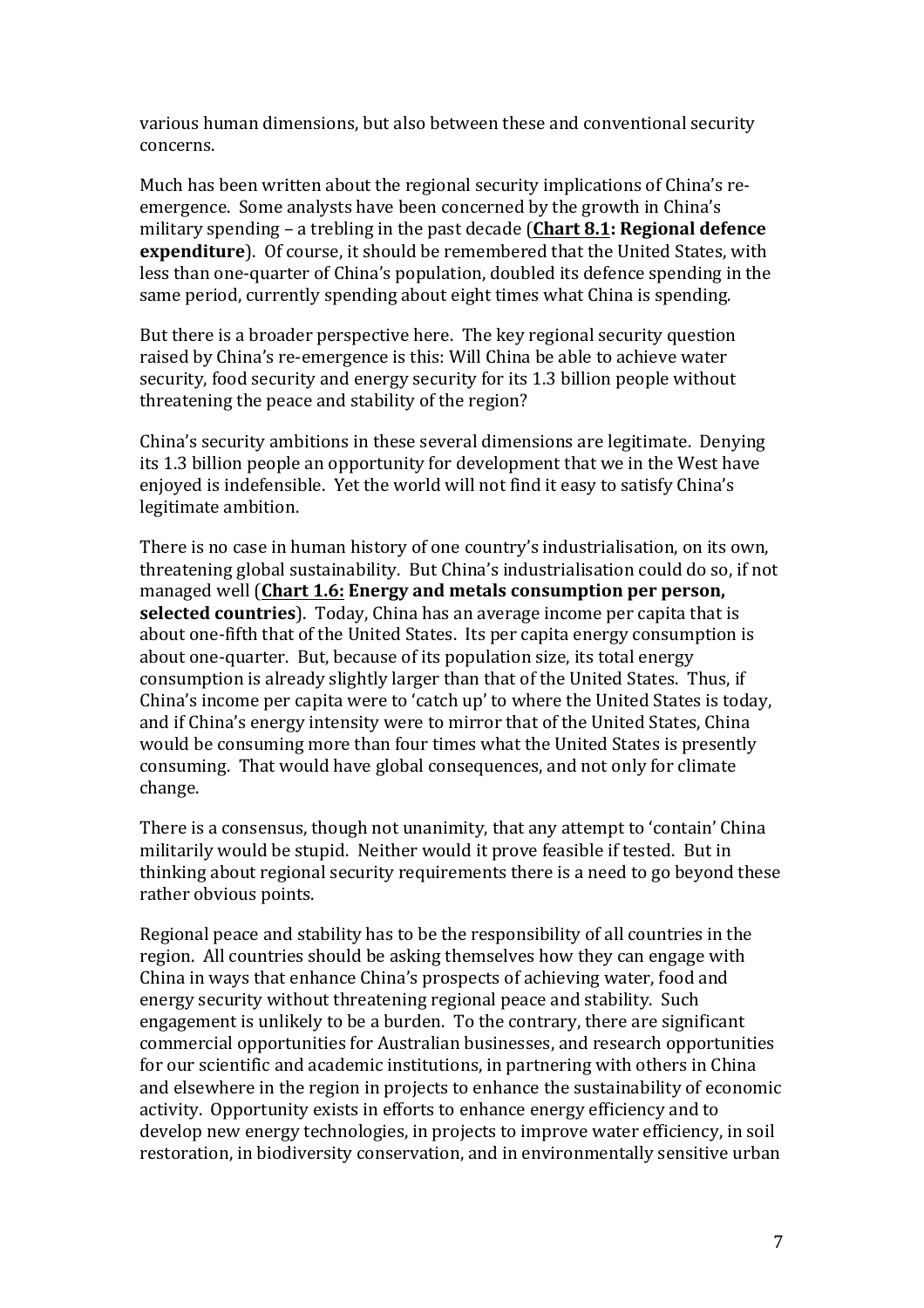design and construction methods. In all these areas, and many others, China is open to external expertise, indicating a strong interest in collaboration.

Regional security will be advanced through effective collaboration in efforts to ensure that China's legitimate development aspirations are not compromised by a lack of security in water, food and energy. On their own, these collaborative efforts might not prove sufficient. But nothing else, including no set of military alliances of any quality, provides a guarantee of regional peace and stability either.

# **Other challenges**

Three other trends are challenging policy makers in many countries in the region: increasing inequality in the distribution of income and wealth; congestion externalities associated with rapid urbanisation; and population ageing.

While the lot of Asia's poor has been improving on average, the wellbeing of its" rich has been improving more rapidly — their incomes have been increasing at a much faster rate and they enjoy better access to education, water, sanitation and health services. Gaps are widening along rural-urban, gender and ethnic lines.

The tempo and scale with which urbanisation is occurring is testing governments across the region, including in Australia of course. Some are coping better than others. Cities, such as Shanghai, Mumbai, Jakarta and Manila, are grappling with the consequences of infrastructure and service shortfalls, choking pollution and highly congested traffic. These problems are also pronounced in Asia's intermediate and smaller sized cities, where population growth is booming.

And as with much of the advanced world, again including Australia, many Asian economies are grappling with the implications of rapidly ageing populations. Over the course of the next decade, the proportion of Asia's total population that is of prime working age will plateau, and by 2025, will begin to decline, with serious implications for workforce participation, health care and aged care. But this hides much diversity across the region, with some economies, including the second most populous, India, continuing to have opportunities to reap a 'demographic dividend' with the right investments in human capability.

# **But there is reason for optimism**

Challenging as these several developments are, there is cause for optimism. The challenges are well understood; one only has to read China's impressive twelfth five-year plan to appreciate that point. And citizens throughout the region are indicating a willingness to work together to find collaborative solutions to problems. Active involvement in collaborative solutions will unlock unprecedented opportunity for billions of people in the Asian century, in developed and developing nations alike.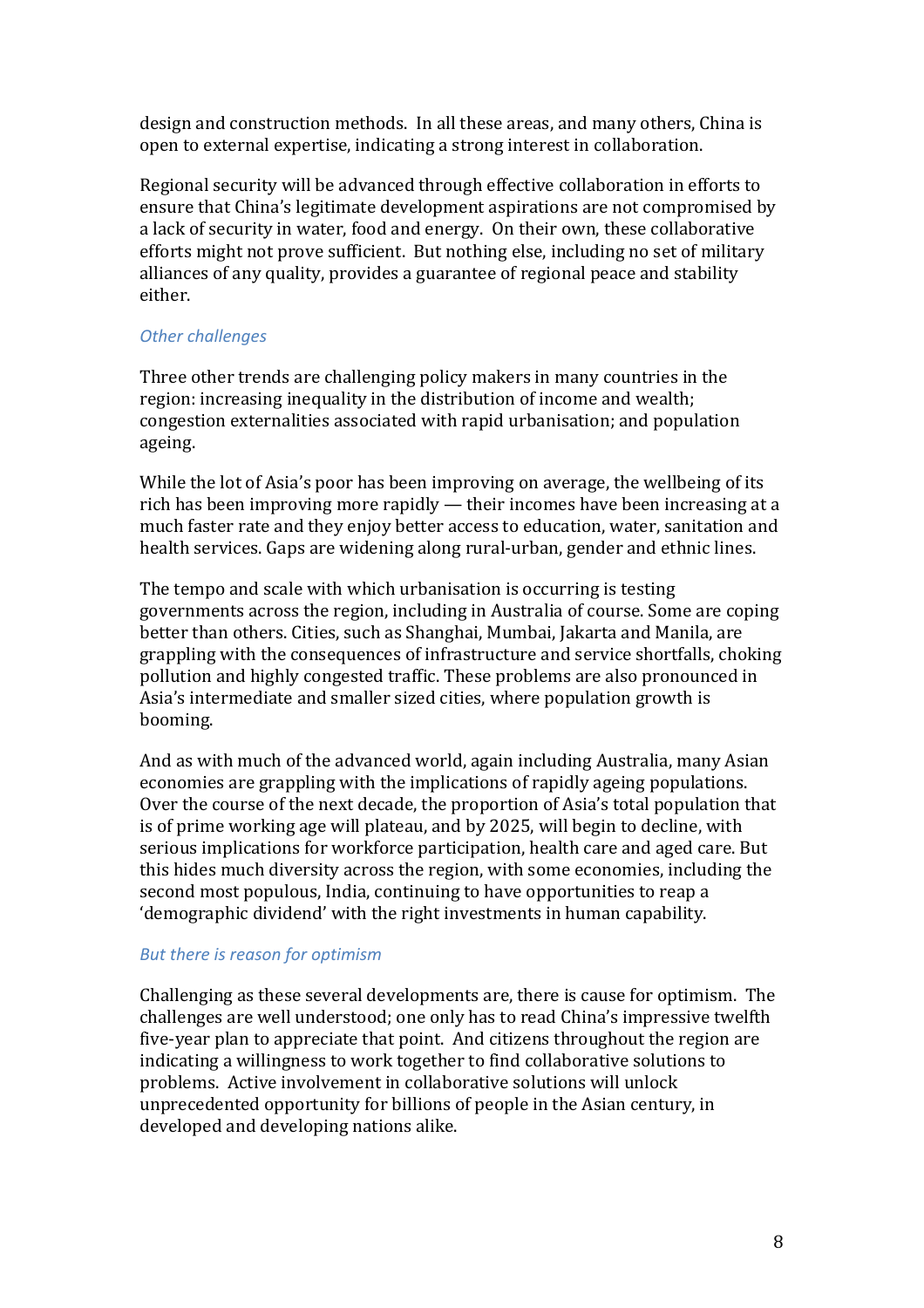## *Australia\$is\$well\$placed and\$is\$adapting\$to\$the\$rise\$of\$Asia*

Against that backdrop, Australia appears to be in good shape. Unlike most of the rest of the developed world, government balance sheets are strong. Our financial system is sound.

Our economic policy frameworks and governance institutions, developed over several decades, insulated the Australian economy from the external shocks associated with the Asian financial crisis of the late 1990s; the 'tech wreck', global stock market correction and widespread developed-world recession a few years later; and the recent global financial crisis. These frameworks and institutions represent 'created endowments' – a legacy from an earlier generation of Australians.

Our foreign policy and strategic frameworks have built strong bilateral relationships across the region that enable us to influence and shape regional and, at times, global outcomes.

Our natural endowments have a strong measure of complementarity with the world's fastest growing economies. We have a large endowment of environmental assets, though we need to do a better job of protecting them. We have abundant mineral and energy reserves, though they will not last forever. We have the capacity to produce greater volumes of high protein foods, though we need to find more sustainable farming practices, and, as a series of recent deplorable events have illustrated graphically, we need a much sharper focus on animal welfare concerns. And in this Asian Century, we have locational advantage."

Our human capital endowments are also significant. We have a highly skilled, diverse and creative population that has deepening connections with the region and demonstrated capability in innovation, design and complex problem solving.

Our people to people ties with the region are growing deeper. The face of Australia is changing as migrants, students and visitors from Asia bring new perspectives, energy and skills. One in ten Australians was born in Asia. Today, China and India are the principal source countries of Australian immigration. Increasingly, Australians also live, study and work in the region, strengthening the exchange of ideas and cultures.

Our governments at all levels are increasingly outward looking, and we are collaborating with regional counterparts across a broad sweep of interests in ways unimaginable a decade ago.

But it would be a grave mistake to think that we have done all we need to do in order to guard against the risks, and make the most of the opportunities, associated with the Asian century – a point I will enlarge on in a moment.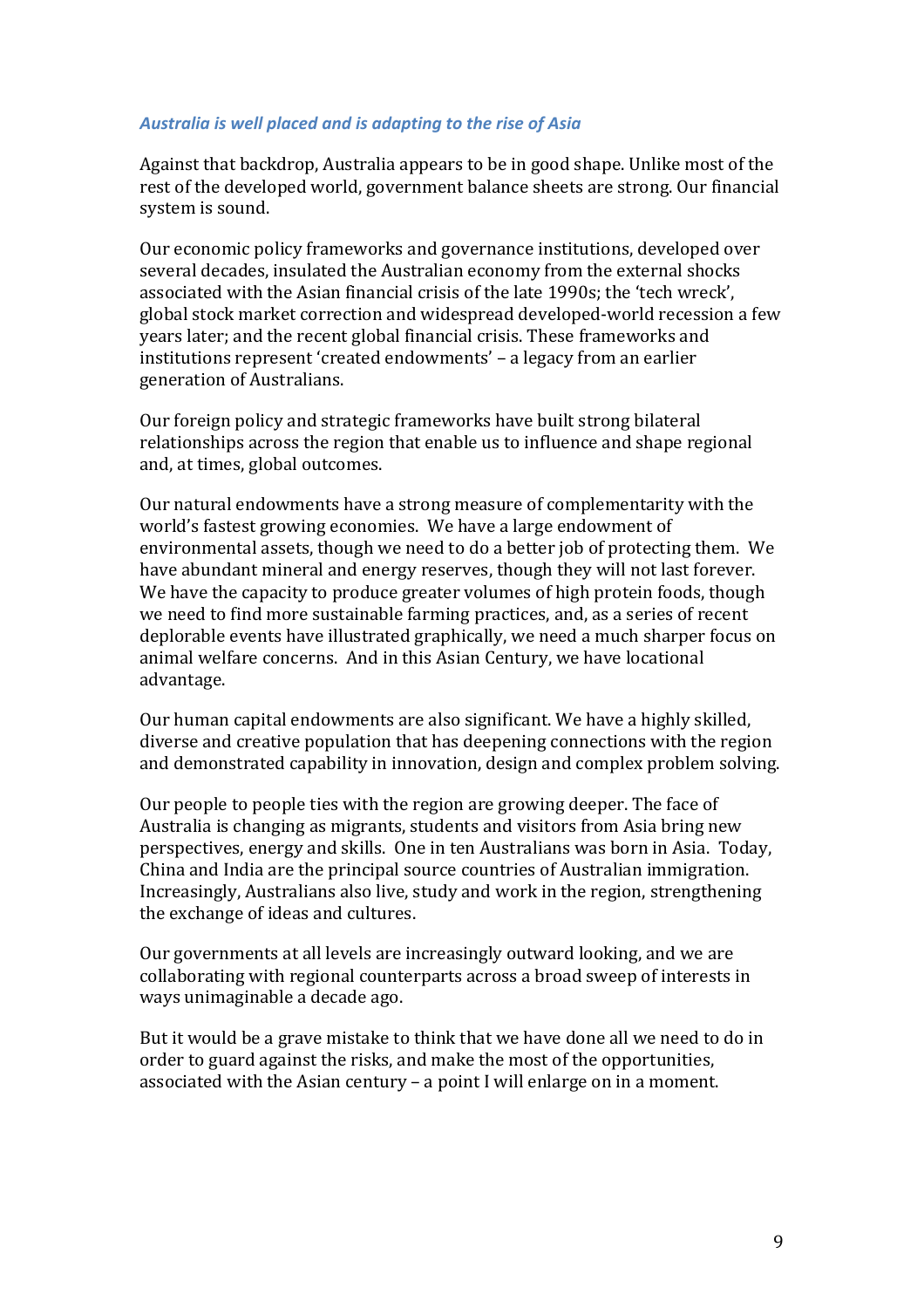## *Regional economies are moving up the value chain*

As Asian economies modernise and grow, they are also moving up the value chain, investing in skills and technology, infrastructure and social safety nets.

Their costs of production are already increasing (especially in the industrialised east of China), but so too is their capacity to produce high value, high innovation goods and services. Asia recently overtook Europe in the share of the world's research and development performed. China and Indonesia, in particular, are investing heavily in human capital development, including through the construction of world-class universities. In 2010, China had 22 universities in the top  $500$  in the world, up from  $12$  in 2003.

As the Asian middle class grows, so does domestic consumption (**Figure 2.2**: **Growing consumer markets of Asia**). Asia is set to become the world's largest consumer market.

The rapid rise and creative use of communication technology and social media in Asia is also transforming markets in Asia. In 2005 less than a quarter of the population in Asian and the Pacific has a mobile phone. By 2011, that had grown to three-quarters. In the same period of time the number of internet users in Asia and the Pacific trebled, from 344 million to more than a billion.

#### Australia's future is in our hands

While the opportunities confronting Australia are unarguably promising, success cannot be taken for granted. Indeed, the challenge for government, business and the community is immense. It is no exaggeration to say that a new mindset is required. Success in this century means a willingness to adapt continually. Several factors provide necessary foundations for this integration, including: free trade in goods and services, capital mobility, the globalisation of ideas, and people movements. But much more is required.

In consulting with people on the White Paper, we came to the view that Australia needs to act in five key dimensions. These provide the structure for the second part of the Government's Paper (**Slide: Five policy areas**).

First, Australia's prosperity will come from *building on our strengths*, reinforcing the domestic foundations of our society and our productive, open and resilient economy. That means building on past reforms and investing across the five pillars of productivity—skills and education, innovation, infrastructure, tax reform and regulatory reform.

Second, we must do even more to build the *capabilities* that will help Australia succeed. This generation's greatest responsibility is to invest in our people through education and skills to drive Australia's productivity performance and ensure that all Australians can participate in, and contribute to, the Asian century.

Third, Australia's commercial engagement in the region will be most successful if highly innovative, competitive Australian firms and institutions develop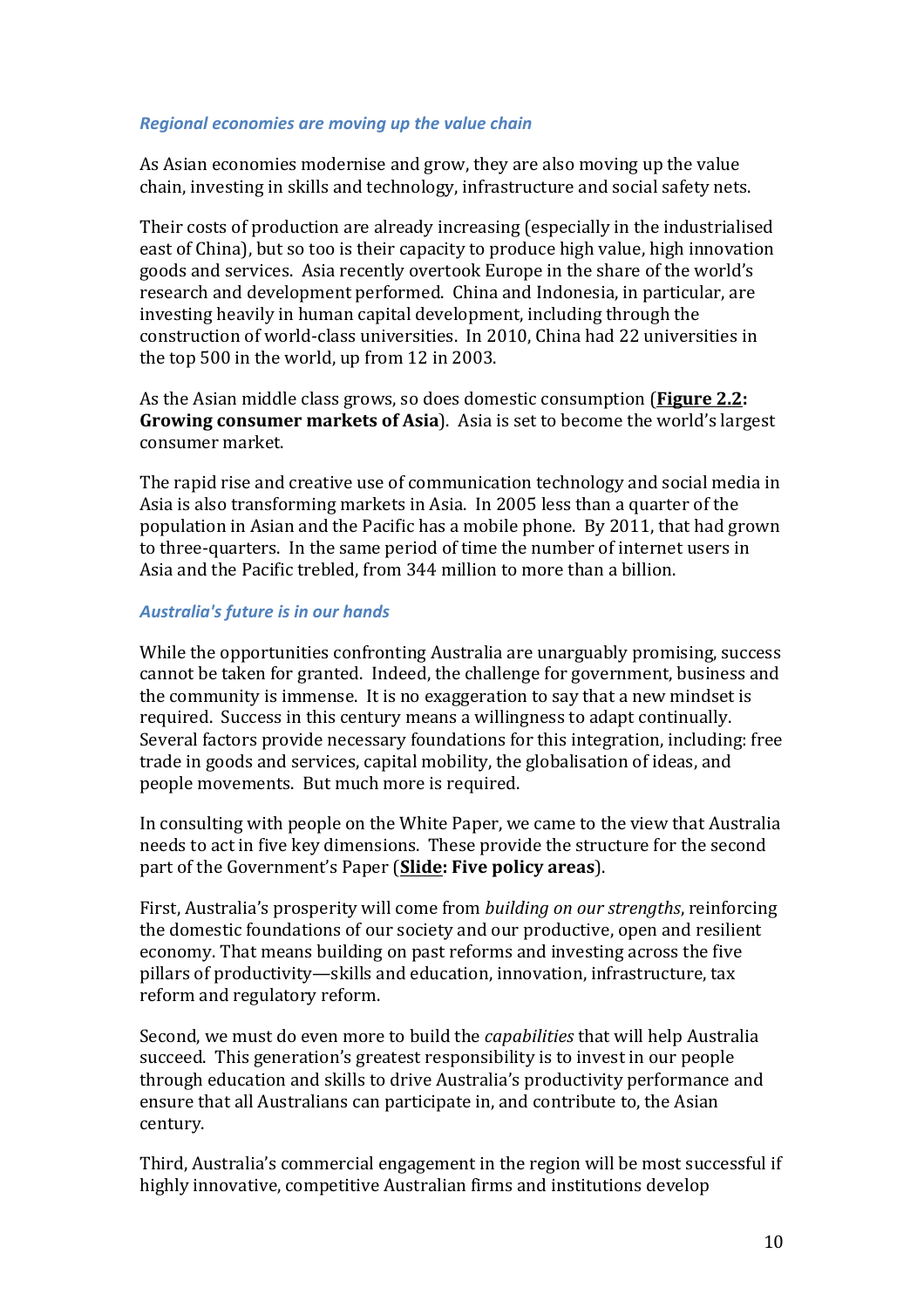*collaborative relationships* with others in the region. Australian firms need new business models and new mindsets to operate and connect with Asian markets. The Australian Government needs to involve itself in initiatives that make the region more open and integrated, encouraging trade, investment and partnerships.

Fourth, Australia's future is irrevocably tied to the ongoing prosperity and sustainable security of our diverse region. Australia has much to offer through cooperation with other nations to support sustainable security in the region. The Australian Government has a role to play in contributing to trust and cooperation, bilaterally and through existing regional mechanisms. And the Australian Government should continue to support a greater role for Asian countries in a rules-based regional and global order.

Fifth, Australia needs to strengthen its deep and broad *relationships* across the region at every level. These links are social and cultural as much as they are political and economic, developing out of shared experience in commerce, institutions, travel, arts, sport, education, and the exchange of ideas and knowledge. Our engagement to date would best be described as episodic. constructed around significant events, with insubstantial, fragile linkages between these events. Many of the people with whom we consulted argued persuasively that we need a more strategic approach to our bilateral relationships. We were told that Australia's governments, businesses, unions, community groups and educational and cultural institutions, all have an important role to play.

## **A** need for new mindsets

Time and time again, in our consultations, we found ourselves being persuaded that new mindsets were required.

We were told that our traditional approach to openness is not sufficiently ambitious.

We have to pursue regional harmonisation (or mutual recognition) across a broad sweep of areas: educational qualifications, occupational skills recognition, financial regulation, corporate governance and so on.

And Australian businesses need products and knowhow that are valued in the region. That means understanding our comparative advantage and adding value through innovation and the development of long-term relationships.

We came to the view that the 21st century business model is likely to be very different from the successful business models of the last quarter of the 20th century. The best recipe for long-term success comes from making the most of complementary interests and working collaboratively with partners in Asia, not just competing against them. In some cases, Australian businesses will be able to access large Asian markets through export, including as part of regional supply chains. In other cases, the business opportunities will be secured through the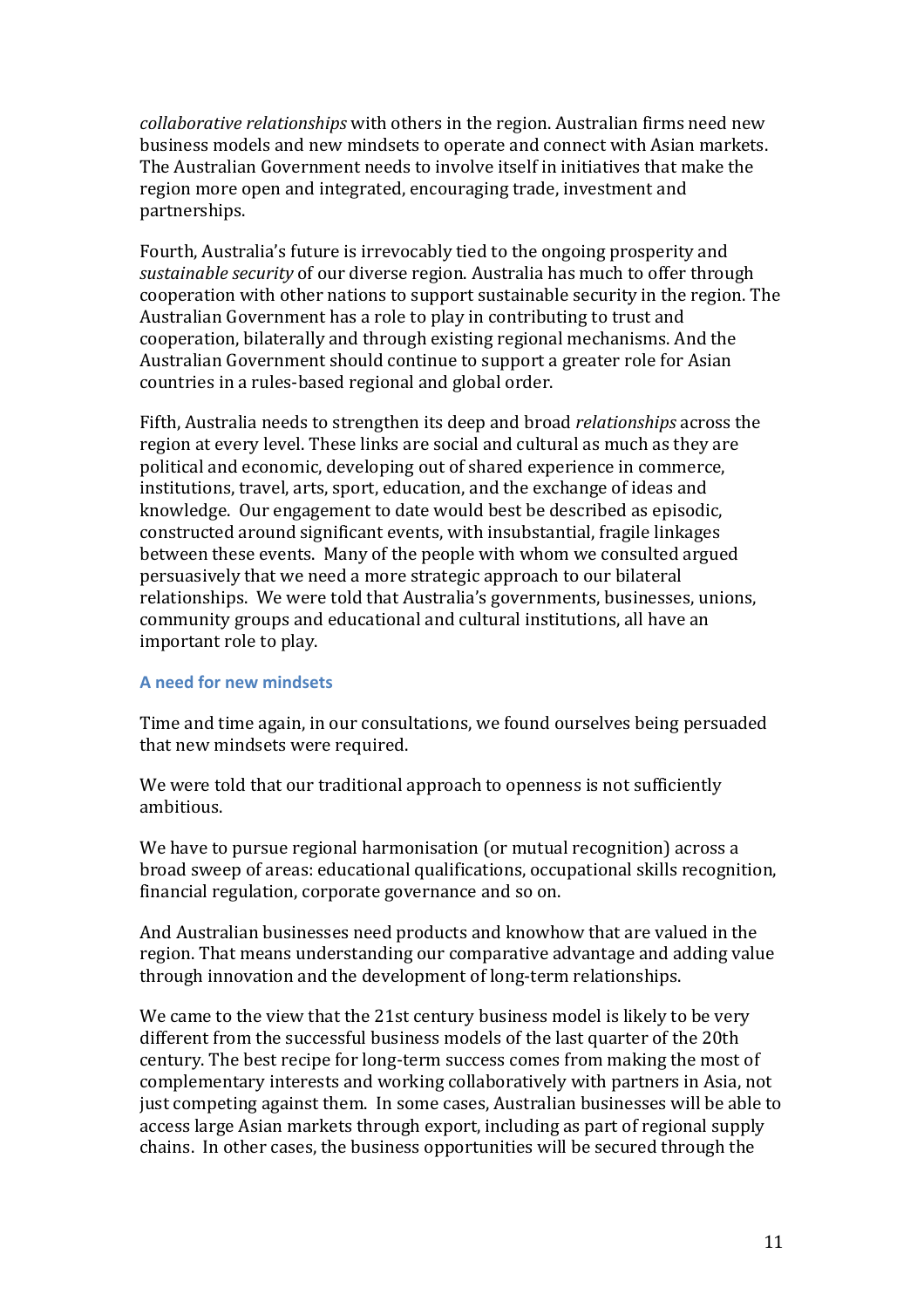establishment of enterprises, including business partnerships, in Asian countries. Australian businesses will need the capabilities to do both.

'Collaboration', 'cooperation', 'partnership', 'matching capabilities' and 'engagement' are part of the language of this century, just as 'international competitiveness' was the language of the last quarter of the last century. This is not to downplay productivity and competition. Productivity and domestic competition are among the conditions that will allow Australians to secure opportunities of collaboration and cooperation in the region. But the central point is one that has been understood by economists since the time of Adam Smith: the gains from trade arise not from mimicry, but from differences that define complementarity. In this Asian century, Australia's complementary differences include exceptional standards of corporate governance and workplace safety, an insistence on quality and an intolerance of corruption.

Our conclusion was that, for Australian businesses and individuals that develop the capability to engage in this way, there is a vast landscape of new opportunity, especially in supplying goods and services to an increasingly prosperous Asia, and in ventures to help address the challenges confronting several large regional neighbours in respect of water security, energy security, food security, green growth, urban design, health care and aged care.

But only a small proportion of Australia's population has these capabilities at the present time. They need to be built in all Australians.

We need Australians with the knowledge and skills to develop strong relationships in the region. To build partnerships we need the capacities to understand and operate in cultures, languages and mindsets other than our own. Within Australia we need to ensure we have the advisory, decision-making and representational structures in place to make informed decisions in an increasingly complex environment.

Our major bilateral relationships need to be transformed into comprehensive partnerships involving government, business, community organisations and citizens generally. "Common experience through commerce, institutions, travel," arts, culture and sport, as well as education, ideas and knowledge exchange should increase.

The Government has indicated in the White Paper that Australia should place an initial priority on deepening relations with five of our Asian neighbours: China, India, Indonesia, Japan and South Korea.

But in making these a focus, the Government has also said that we should not neglect other countries in the region. Indeed, there is a case for stepping up efforts to engage and deepen relations with Vietnam and the other ASEAN countries.

The government has a major role to play in planning and building for the Asian Century. The White Paper sets out core policy principles to guide government action over coming years, and it articulates policy pathways to deliver real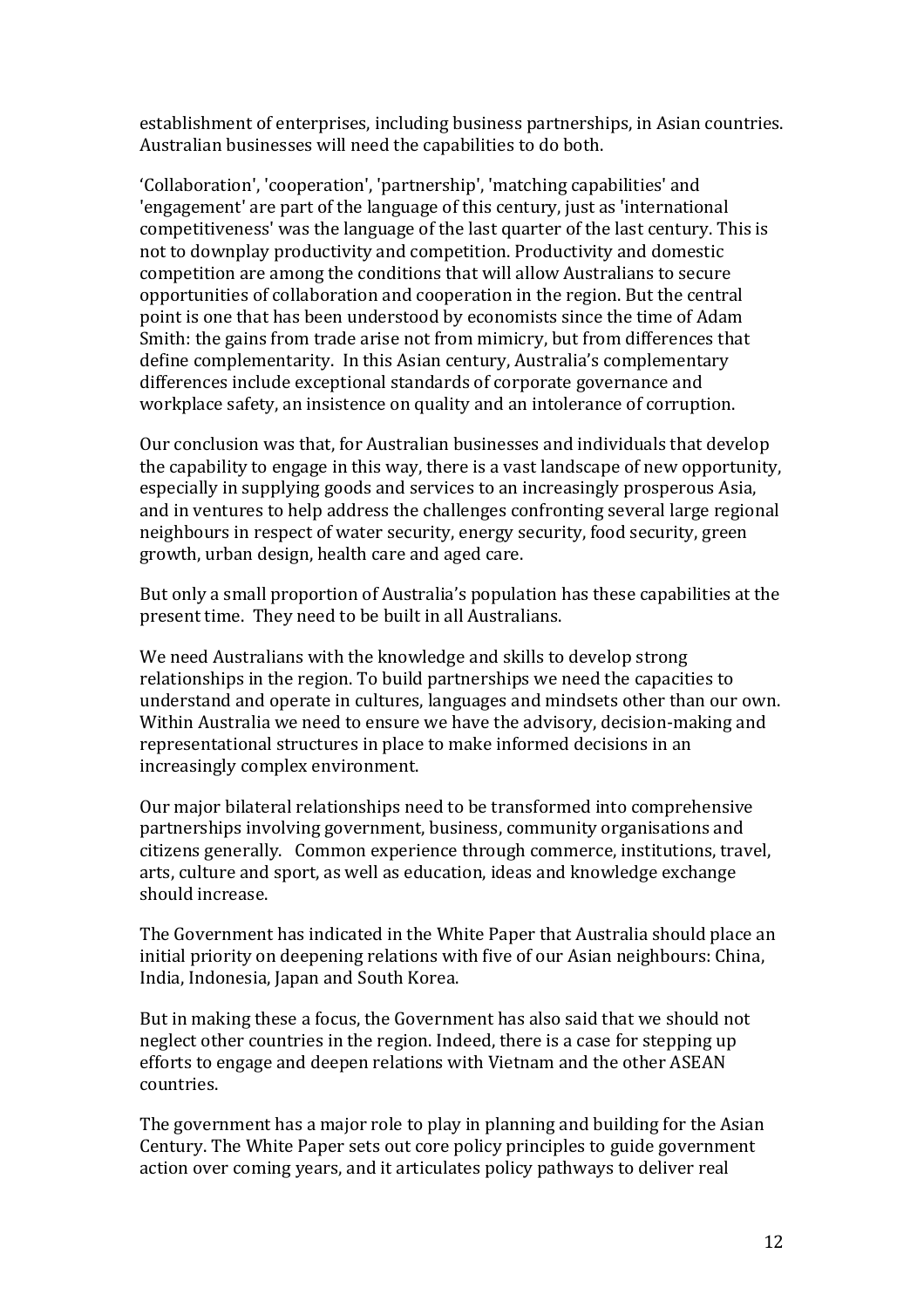change. But the White Paper does more than that. It identifies national objectives out to 2025, to guide decision-making and planning right across the Australian economy and society. It is a call to action, not for our elected parliamentary representatives but for all Australians.

#### **Assessing the white paper**

Some Australians are cynical about the 'vision thing'. Absurdly, they draw a distinction between 'vision' and 'substance'. Of course, some of these people don't want political leaders who have a clear sense of direction and purpose, able to build a coherent policy narrative around a powerful vision. They would prefer to have leaders who are easier to manipulate.

But this is a small, if noisy, minority.

The reaction to the white paper from people of goodwill and reason has been positive. As I read it, reasonable people are accepting of the direction articulated in the document. They are persuaded of the vision. They welcome it. But many want more detail. And they want things done soon. What this says to me is that the white paper narrative has been found compelling. In that important sense, the document has served a purpose.

But the white paper was designed not only to persuade people of the need for action, it was designed also to chart the course for future action; future action by this generation. It was designed to sketch the pathways all of us will have to pursue if we are to meet the expectations of future generations of Australians.

The pathways are many. Most demand a whole of community effort.

Some of the people who participated in the consultations on the white paper had a clear sense of the things this generation of Australians will have to do if it is to have any hope of its descendants awarding it a passing grade in the test I outlined earlier. We heard that we will have to demonstrate that we converted minerals and energy wealth into enduring national capability through sustainably higher rates of national saving; path breaking advances in science and technology; more effective protection of vulnerable species and eco-systems; high yielding investments in human capability and physical capital, including both economic and social infrastructure; and the development of effective relationships in the region to support the pursuit of commercial and cultural exchange. We heard also that we will have to demonstrate that we shared the benefits widely so that all Australians had the opportunity to provide their descendants with a better life; notably, we will have to deal a mortal blow to indigenous disadvantage.

Given the enormity of the challenges we confront, and the generally poor quality of public policy discussion in Australia at the present time, it is natural to ask who would want to take responsibility for Australia's future. Who would want to sit the test that is being set by future generations of Australians?